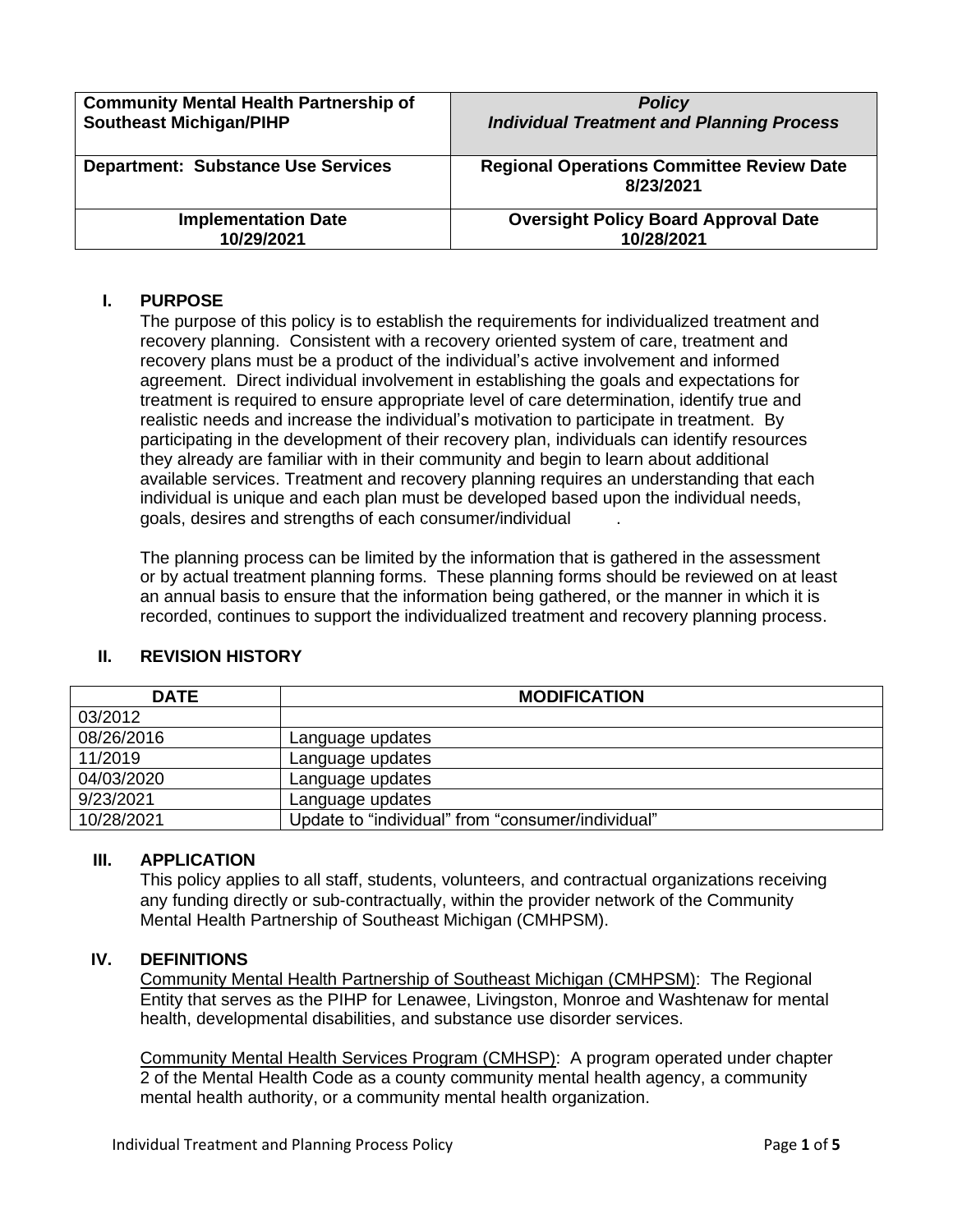Regional Entity: The entity established under section 204b of the Michigan Mental Health Code to provide specialty services and supports.

### **V. POLICY**

All individuals for treatment and recovery services shall have an individualized, personcentered treatment and recovery plan developed within the defined timelines and reviewed throughout the treatment process.

# **VI. STANDARDS**

Treatment and recovery planning begins at the time the individual enters treatment – either directly or based on a referral from an access system, and ends when the individual completes formal treatment services. Planning should be a dynamic process that evolves beyond the first or second session when required documentation has been completed. Throughout the treatment process, as the individual's needs change, the plan must be revised to meet the new needs of the individual.

Recovery Planning is undertaken as a component of the treatment plan and should progress as the individual moves through the treatment process. It is important that the recovery plan be a viable and workable plan for the individual and that upon discharge he/she is able to continue along his/her recovery path with guidance from his/her plan. It is not acceptable that the recovery plan be developed the day before a individual's planned discharge from treatment services.

The treatment and recovery plans are not limited to just the individual and the counselor. The individual can request any family members, friends or significant others to be involved in the process. Once each plan is completed, the individual, counselor and other involved individuals must sign the form indicating understanding of the plan and the expectations.

## Establishing Goals and Objectives

The initial step in developing an individualized treatment and recovery plan involves the completion of a biopsychosocial assessment. This is a comprehensive assessment that includes current and historical information about the individual. From this assessment, the needs and strengths of the individual are identified and it is this information that assists the counselor and the individual in establishing the goals and objectives that will be focused on in treatment. The identified strengths can be used to help meet treatment goals. After strengths are identified, the counselor assists the individual in using these strengths to accomplish the identified goals and objectives. Identifying strengths of the individual can provide motivation to participate in treatment and may take the focus off any negative situations that surround the individual getting involved in treatment-- such as legal problems, work problems, relationship problems, etc.

### Writing the Plan

Once the goals and objectives are jointly decided on, they are recorded in the planning document utilized by the provider. Goals must be stated in the individual's words. Each goal that is written down should be directly tied to a need that was identified in the assessment. Once a goal has been identified, then the objectives – the steps that need to be taken to achieve the goal – are recorded. The objective must be developed with the individual but do not have to be recorded in the individual's exact words. The objectives need to be written in a manner in which they can be measured for progress toward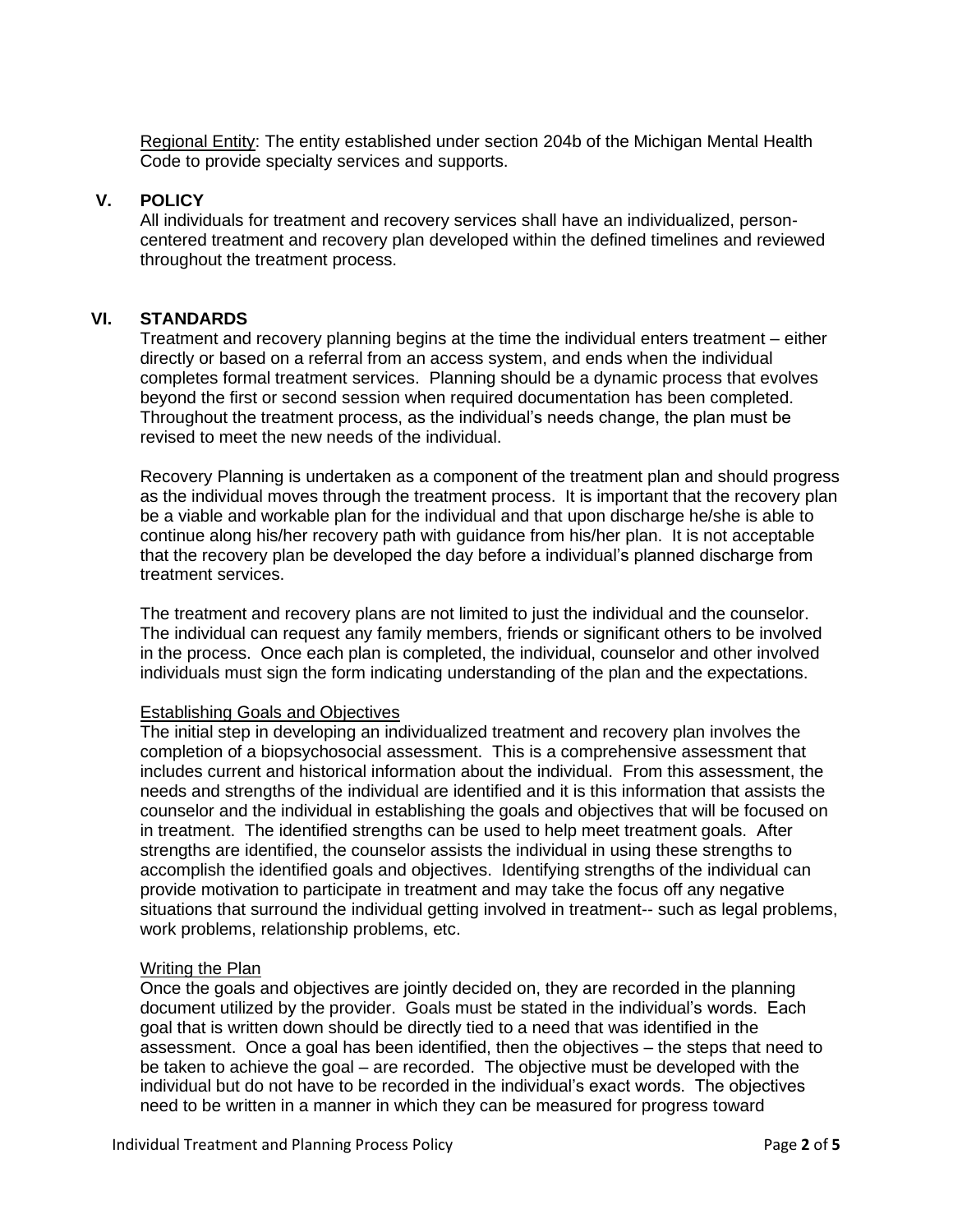completion along with a targeted completion date. The completion dates must be realistic to the individual or the chances of compliance with treatment are greatly reduced.

### Establishing Treatment Interventions

The next component of the plan is to determine the intervention(s) that will be used to assist the individual in being able to accomplish the objective. What act or actions will the individual take to achieve a goal and what action will the counselor take to assist the individual in achieving the goal. Again, these actions must be mutually agreed upon to provide the best chance of success for the individual.

## Framework for Treatment

The individualized treatment and recovery plan provides the framework by which the services should be provided. This framework includes scope, frequency and duration of services. Scope, frequency and duration of services should relate to the appropriate ASAM level of care. Any individual or group sessions that the individual participates in must address or be related to the goals and objectives in the plan. When progress notes are written, they reflect what goal(s)/objective(s) were addressed during a treatment session. The progress notes, recorded by the clinician, should document any adjustments/changes to the treatment and recovery plan. Once a change is decided on, it should then be added to the plan in the format described above and initialed by the individual or with documentation of individual approval.

## Treatment Plan Progress Reviews

Plans must be reviewed and this review must be documented in the individual record. The frequency of the reviews can be based on the time frame in treatment (14, 30, 60, 90 days). The reviews must include input from all clinicians/treatment/medical staff and recovery providers involved in the care of the individual as well as any other individuals the individual involved in their plan. This review should reflect on the progress the individual has made toward achieving each goal and/or objective, the need to keep specific goals/objectives or discontinue them, and the need to add any additional goals/objectives due to new needs of the individual. Treatment plan reviews should include information on updated scope, duration and frequency of treatment services. As with the initial plan, the individual, clinician and other relevant individuals should sign this review. If individual signatures are unable to be obtained, documentation explaining why must be provided.

The plan and plan reviews not only serve as tools to provide care to the individual, they help in the administrative function of service authorizations. All decisions concerning, but not limited to, length of stay, transfer, discharge, continuing care and authorizations by the PIHP must be based on individualized determinations of need and on progress toward treatment and recovery goals and objectives. Such decisions must not be based on arbitrary criteria such as pre-determined time or payment limits.

### Policy Monitoring and Review

The PIHP will monitor compliance with individualized treatment and recovery planning and these reviews will be made available to the MDHHS, Michigan Department of Health and Human Services, and Office of Recovery Oriented Systems of Care (OROSC) during site visits. OROSC will also review for individualized treatment and recovery planning during the provider site visits. Reviews of plans will occur in the following manner:

- A review of the biopsychosocial assessment to determine where and how the needs were identified
- A review of the ASAM placement dimensions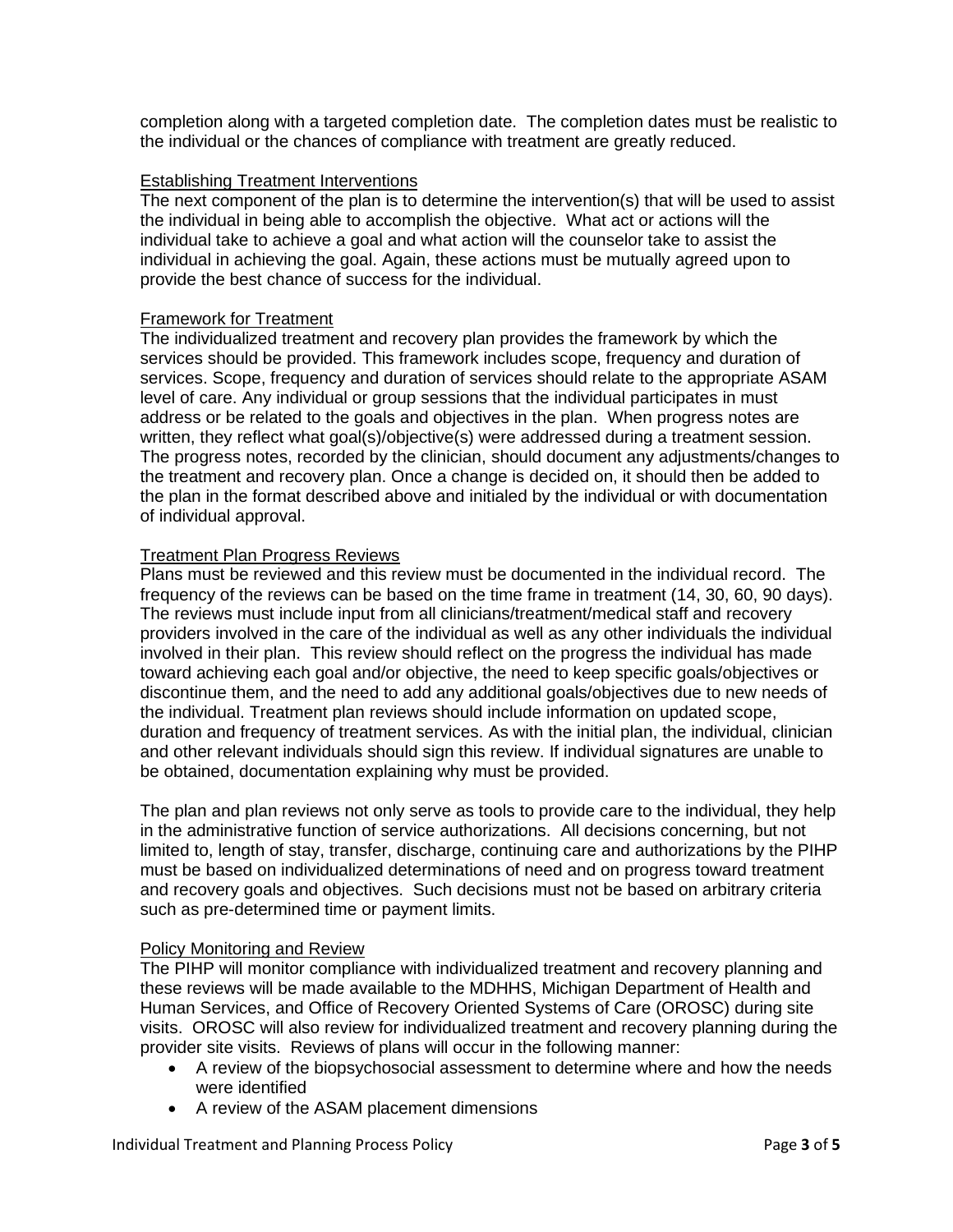- A review of the plan to check for:
	- 1. Matching goals to need Needs from the assessment are reflected in the goals on the plan
	- 2. Goals are in the individual's words and are unique to the individual. No standard or routine goals that are used by all individuals
	- 3. Measurable objectives the ability to determine if and when an objective will be completed
	- 4. Target dates for completion the dates identified for completion of the goals and objectives are unique to the individual, and not just routine dates put in for completion of the plan
	- 5. Intervention strategies the specific types of strategies that will be used in treatment- group therapy, individual therapy, cognitive behavioral therapy, didactic groups, etc.
	- 6. Signatures individual, counselor and other involved individuals
	- 7. Recovery planning activities are taking place during the treatment episode
- A review of progress notes to ensure documentation relates to goals and objectives
- An audit of the treatment and recovery plan progress review to check for:
	- 1. Progress note information matching what is in the review
	- 2. Rationale for continuation/discontinuation of goals/objectives
	- 3. Rationale for continuation at the appropriate ASAM level of care
	- 4. New goals and objectives developed with individual input
	- 5. Individual participation/feedback present in the review
	- 6. Signatures, i.e., individual, counselor, and involved individuals, or documentation as to why no signature.

### **VII. EXHIBITS**

None

# **VIII. REFERENCES**

| <b>Reference:</b>                             | <b>Check if</b><br><b>Applies</b> | <b>Standard Numbers:</b> |
|-----------------------------------------------|-----------------------------------|--------------------------|
| 42 CFR Parts 400 et al. (Balanced Budget Act) |                                   |                          |
| 45 CFR Parts 160 & 164 (HIPAA)                |                                   |                          |
| 42 CFR Part 2 (Substance Abuse)               |                                   |                          |
| Michigan Mental Health Code Act 258 of 1974   |                                   |                          |
| Michigan Department of Community Health       | x                                 |                          |
| (MDHHS) Medicaid Contract                     |                                   |                          |
| <b>MDHHS Substance Abuse Contract</b>         | X                                 |                          |
| Michigan Medicaid Provider Manual             | x                                 |                          |
|                                               |                                   |                          |

# **ADDITIONAL REFERENCES:**

MDHHS Substance Use Disorder Services Policies, *Individualized Treatment and Recovery Planning (2012)*

https://www.michigan.gov/documents/mdch/Policy\_Treatment\_06\_Invd\_Tx\_Planning\_175180\_7.pdf